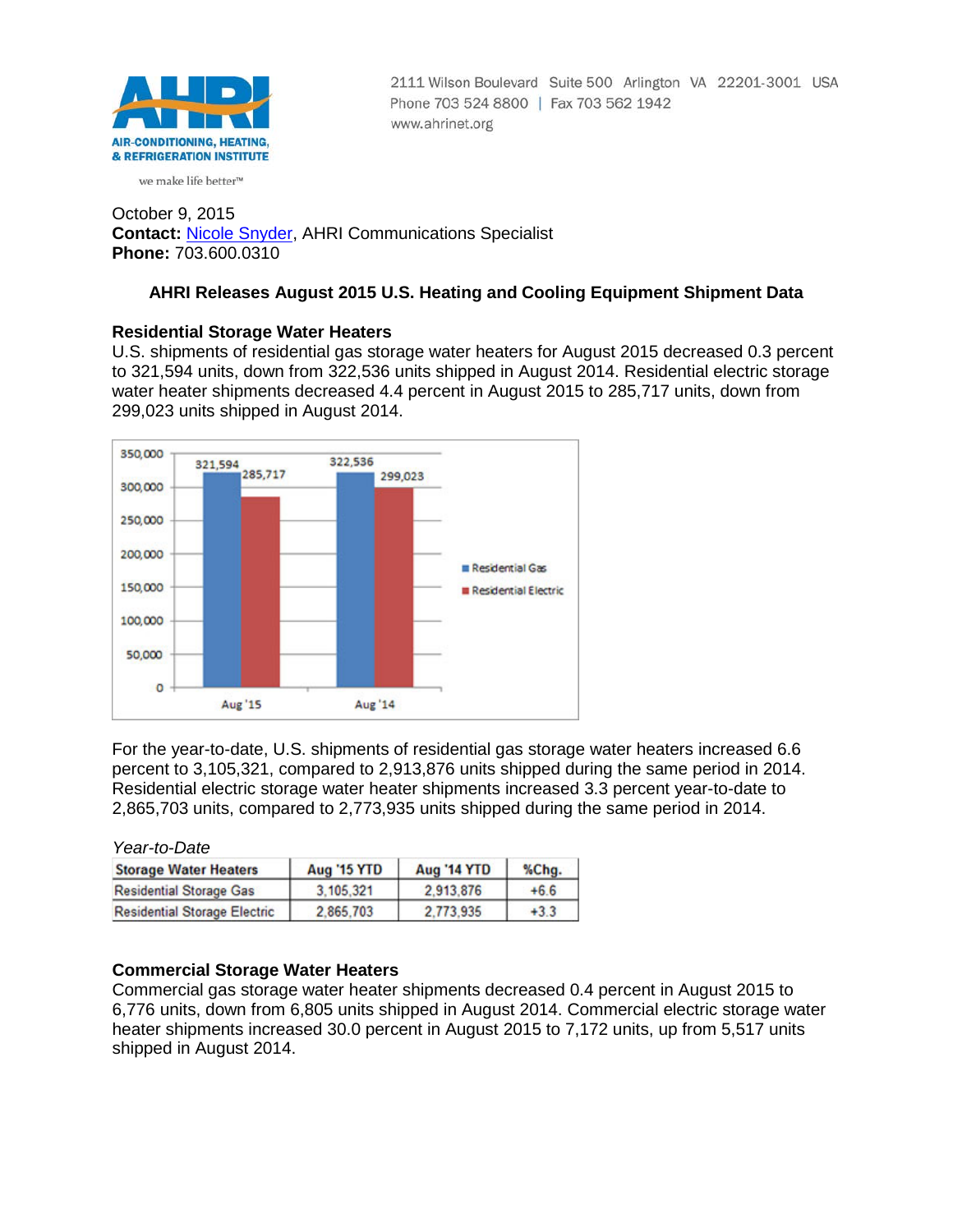

Year-to-date U.S. shipments of commercial gas storage water heaters increased 5.0 percent to 66,847 units, compared with 63,646 units shipped during the same period in 2014. Year-to-date commercial electric storage water heater shipments increased 15.1 percent to 56,904 units, up from 49,418 units shipped during the same period in 2014.

| Year-to-Date                       |            |            |       |
|------------------------------------|------------|------------|-------|
| <b>Storage Water Heaters</b>       | Aug'15 YTD | Aug'14 YTD | %Ch   |
| <b>Commercial Storage Gas</b>      | 66.847     | 63.646     | $+5.$ |
| <b>Commercial Storage Electric</b> | 56,904     | 49,418     | 15.   |

## **Warm Air Furnaces**

U.S. shipments of gas warm air furnaces for August 2015 increased 31.1 percent to 269,279 units, up from 205,324 units shipped in August 2014. Oil warm air furnace shipments increased 10.0 percent to 3,094 units in August 2015, up from 2,813 units shipped in August 2014.

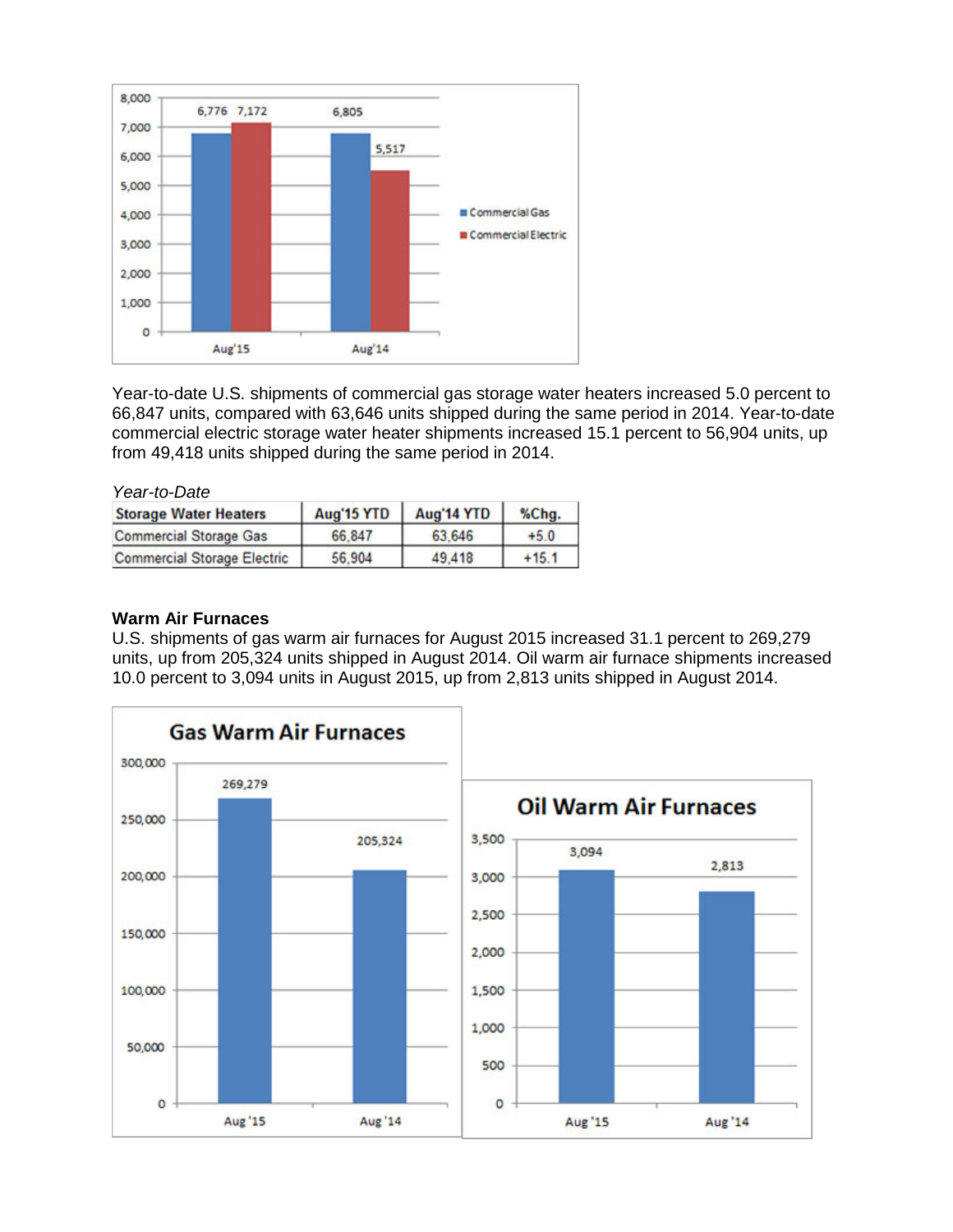Year-to-date U.S. shipments of gas warm air furnaces increased 4.9 percent to 1,712,258 units, compared with 1,631,750 units shipped during the same period in 2014. Year-to-date U.S. shipments of oil warm air furnaces increased 12.0 percent to 19,101, compared with 17,050 units shipped during the same period in 2014.

#### *Year-to-Date*

|                              | <b>Aug '15 YTD</b> | <b>Aug '14 YTD</b> | % Chg.  |
|------------------------------|--------------------|--------------------|---------|
| <b>Gas Warm Air Furnaces</b> | 1.712.258          | 1.631.750          | $+4.9$  |
| <b>Oil Warm Air Furnaces</b> | 19,101             | 17.050             | $+12.0$ |

## **Central Air Conditioners and Air-Source Heat Pumps**

U.S. shipments of central air conditioners and air-source heat pumps totaled 565,252 units in August 2015, up 9.0 percent from 518,650 units shipped in August 2014. U.S. shipments of air conditioners increased 12.9 percent to 393,798 units, up from 348,703 units shipped in August 2014. U.S. shipments of air-source heat pumps increased 0.9 percent to 171,454 units, up from 169,947 units shipped in August 2014.



Year-to-date combined shipments of central air conditioners and air-source heat pumps increased 3.0 percent, to 5,212,328 units, up from 5,060,065 units shipped in August 2014. Year-to-date shipments of central air conditioners increased 3.7 percent to 3,489,113 units, up from 3,365,101 units shipped during the same period in 2014. The year-to-date total for heat pump shipments increased 1.7 percent to 1,723,215 units, up from 1,694,964 units shipped during the same period in 2014.

*Year-to-Date*

|                               | <b>Aug '15 YTD</b> | Aug '14 YTD | % Chg. |
|-------------------------------|--------------------|-------------|--------|
| Air Conditioners & Heat Pumps | 5.212.328          | 5,060,065   | $+3.0$ |
| <b>Air Conditioners Only</b>  | 3,489,113          | 3,365,101   | $+3.7$ |
| <b>Heat Pumps Only</b>        | 1,723,215          | 1.694.964   | $+1.7$ |